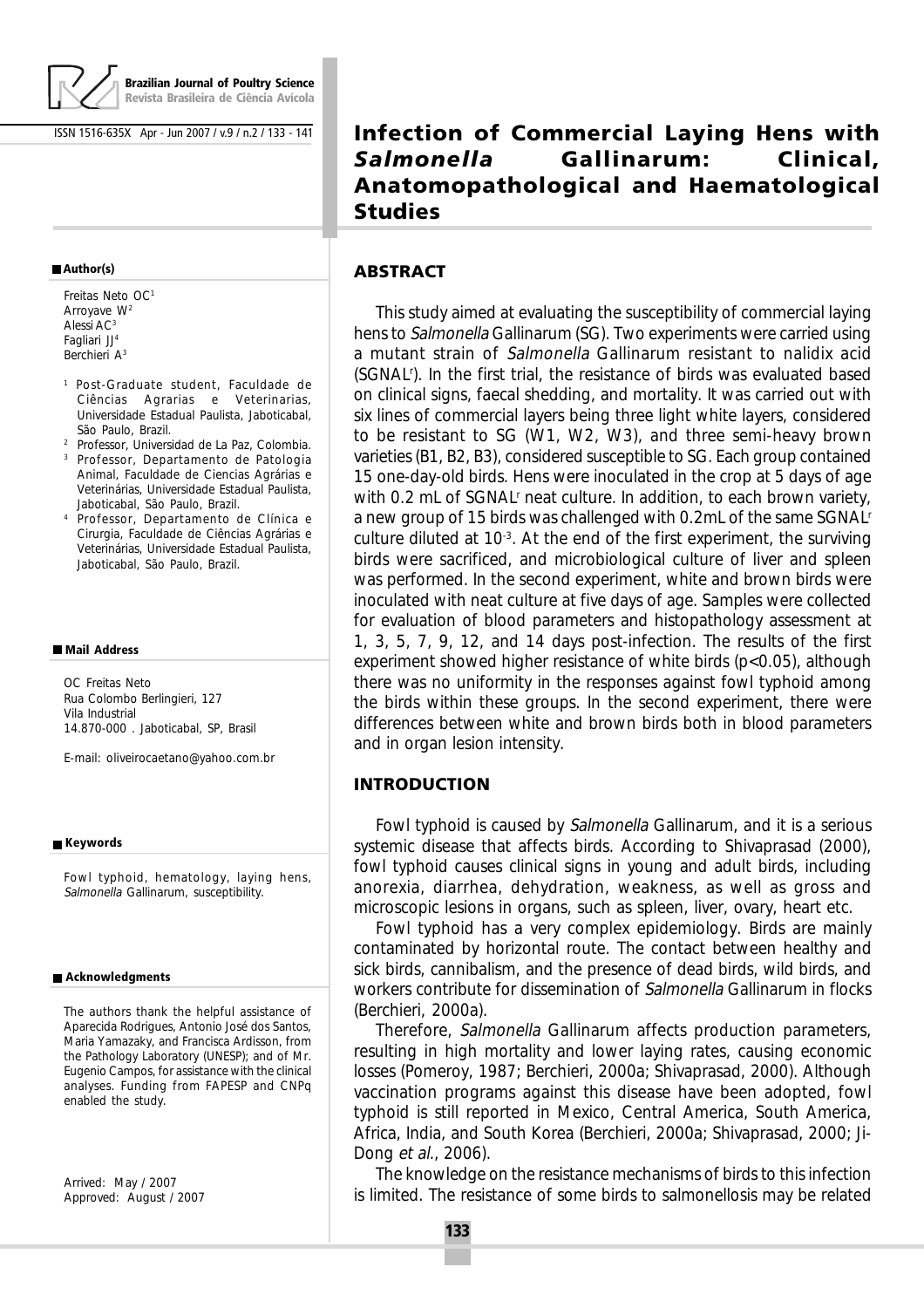

to their ability to host the bacteria, and to control bacterial growth inside the cells of the reticuloendothelial system, and also fecal shedding, without eliciting clinical signs. Some studies indicate that resistance to salmonellosis occurs due to a better ability of the phagocytic mononuclear system in restraining infection onset (Qureshi, 1998; Wigley et al., 2002). Nevertheless, doubts still exist whether such efficacy is due to the presence of a high number of phagocytic cells at infection onset, or if the number of cells involved, more than the type of cells, is what really determines the success in clearing up the disease (Qureshi, 1998).

Some studies describe the differences in bird resistance to the infection caused by S. Gallinarum (Oliveira et al., 2005; Prince, 1966; Wigley et al., 2002). However, the information provided by such sources are not useful to currently produced birds . The modern poultry industry demands better animal performance, which in turn compromises the immune system of birds, adversely affecting their resistance to diseases. The objectives of the present study were to evaluate layer genetic lines considered to be resistant and susceptible to fowl typhoid, taking into account mortality, fecal shedding, clinical signs, macroscopic and microscopic lesions, as well as to monitor changes in hematological parameters of birds experimentally challenged with S. Gallinarum.

## **MATERIAL AND METHODS**

### **Inoculum**

In both experiments, birds were challenged using a Salmonella enterica serovar Gallinarum strain resistant to nalidixic acid (SGNalr ). The strain was prepared, and kept at the Department of Animal Pathology, Faculdade de Ciências Agrárias e Veterinárias, Universidade Estadual Paulista (FCAVJ-UNESP), according to the methodology described by Smith (1955) and Berchieri et al. (2001).

Bacteria were grown in nutrient broth, and incubated with shaking at 37°C for 24 h. The culture contained approximately  $3.3 \times 10^8$  colony forming units per milliliter (CFU/mL).

### **Experiment 1**

One hundred and thirty-five females of six commercial layer genetic lines were obtained at 1 day of age from commercial hatcheries. Three light white (considered to be resistant) and three semi-heavy brown lines (considered to be susceptible to fowl *Infection of Commercial Laying Hens with Salmonella Gallinarum: Clinical, Anatomopathological and Haematological Studies*

typhoid) were used. Chicks were housed in battery cages with electrical heating, located at the isolating units of the Laboratory of Animal Pathology of the Department of Animal Pathology of FCAVJ-UNESP. Food and water were provided ad libitum. A fast seroagglutination test was performed, and cloacal swabs were taken immediately after the birds arrived in order to confirm that they were free from Salmonella.

Birds were randomly distributed into nine groups. Fifteen birds from light lines (W<sub>1</sub>, W<sub>2</sub>, and W<sub>3</sub>) were inoculated in the crop at five days of age with 0.2 mL of SGNal<sup>r</sup> neat culture (3.3 x 10<sup>8</sup> CFU /mL). Each semiheavy variety ( $B_1$ ,  $B_2$ , and  $B_3$ ) was divided into two groups of 15 birds each. The birds of first one group were inoculated with the neat culture of SGNALr , whereas the birds of the second one group were inoculated with 0.2 mL of the culture diluted at 10-3 (approximately 3.3 x 10<sup>5</sup> CFU SGNal<sup>r</sup>/mL). Bacteriology tests were performed twice a week using cloacal swabs. The surviving birds were sacrificed at 23 days post-infection, and swab samples were taken from the liver and the spleen. Bacteriological examination of these samples was carried out according to a previously described methodology (Berchieri et al., 2001). Briefly, the swabs were placed in tubes with 2.0 mL of Selenite-Novobiocin broth (SN), and then streaked onto brilliant green agar with nalidixic acid (25µg/mL) and Novobiocin (1µg/mL) (BG Nal Nov). Both the plate and the tube were incubated at 37°C for 24 hours. In the absence of growth, new plating was performed from the incubated swab. During the experimental period, clinical signs and mortality were daily recorded.

#### **Experiment 2**

In this experiment, 160 one-day-old male birds were used, belonging to  $W_1$  (white) and  $B_3$  (brown) commercial genetic lines. Birds were housed in battery cages with electrical heating, located at the isolation units of the Laboratory of Pathology of FCAVJ-UNESP, and received water and food ad libitum. The absence of Salmonella was confirmed as described above.

Fifty semi-heavy birds and 50 light birds were housed in separate rooms, and challenged with SGNalr at five days of age. They were orally inoculated with 0.2 mL of neat culture SGNal<sup>r</sup> in the crop. Thirty birds of each strain were housed separately, and used as noninoculated controls. In order to perform blood analyses and evaluation of gross and microscopic lesions, five birds from each group were randomly selected to collect blood samples and samples of the following organs: brain, cerebellum, heart, lungs, kidney, liver,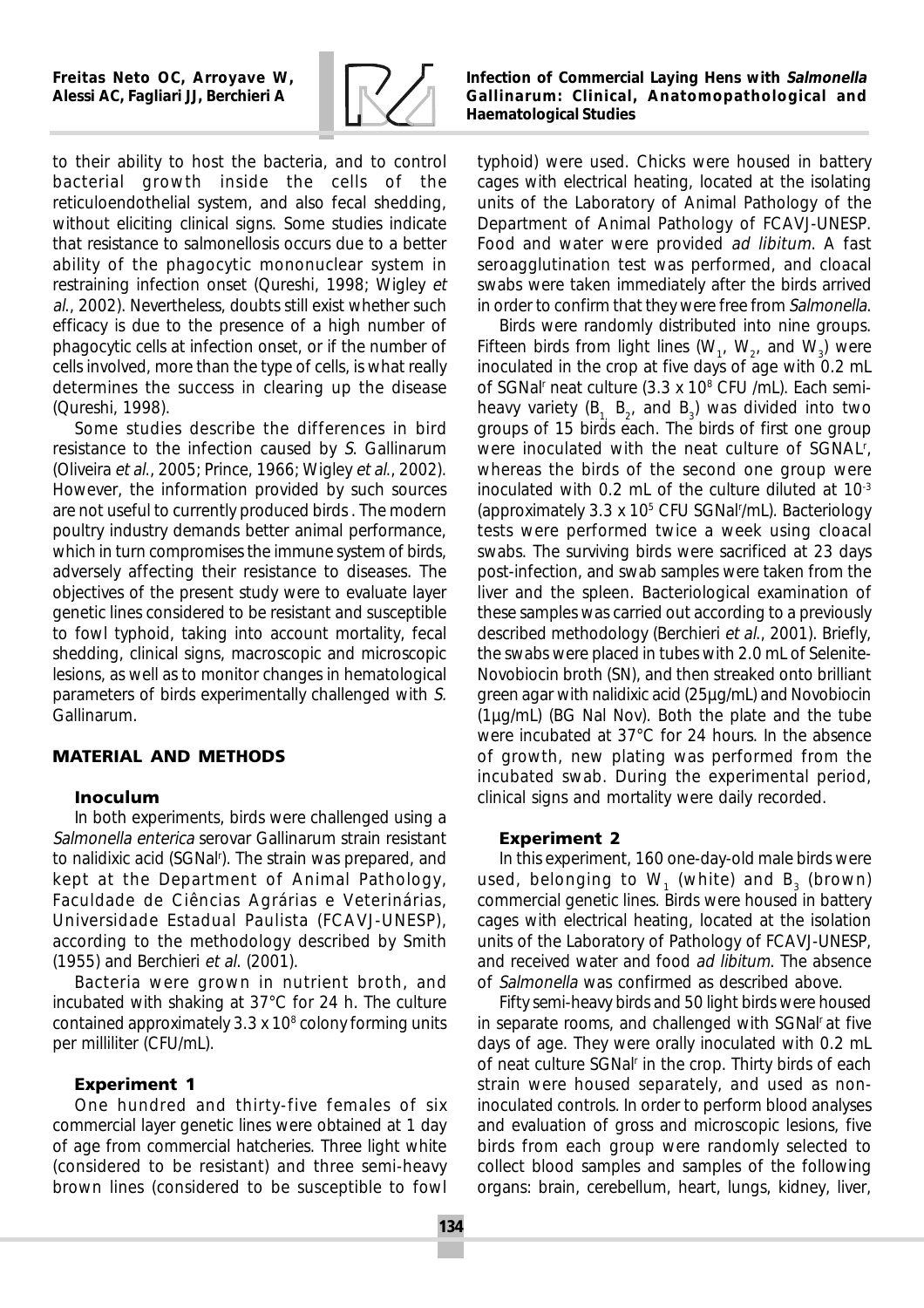

*Infection of Commercial Laying Hens with Salmonella Gallinarum: Clinical, Anatomopathological and Haematological Studies*

mortality among the groups in the first experiment. In the second experiment, the Tukey Studentized Range

spleen, thymus, bursa of Fabricius, duodenum, and cecal tonsils. The first sampling was performed one day after infection, and then every 48 hours, with a total of seven samplings for light birds and five samplings for semi-heavy birds. Such difference was due to higher mortality presented by the semi-heavy birds. Blood for hematological analyses was also collected 1 day before experimental inoculation.

Blood samples were collected using anticoagulant (0.1 mL heparin/ mL blood). Globular volume (GV) was determined using microhematocrit method (Jain, 1986), hemoglobin (Hb), according to the cyanomethemoglobin technique (Jain, 1986), and red cell and white cell counts using a Neubauer hemocytometer (Natt & Herrick, 1952). Differential leukocyte count was performed using blood smears stained according to the Rosenfeld method (Lucas & Jamroz, 1961). Mean corpuscular hemoglobin (MCH), mean corpuscular hemoglobin concentration (CHCM), and mean corpuscular volume (MCV) were then calculated (Jain, 1986; Lucas & Jamroz 1961). Albumin concentration (Alb) and the activity of the enzyme aspartate aminotransferase (AST) were determined using commercial kits and a semi-automatic spectrophotometer\* , according to bromocresol green and Reitman-Frankel methods, respectively.

Organs were fixed for at least 24 hours in 4% buffered formaldehyde, pH 7.2, at a ratio of 20:1 (buffer:organ fragment). Fragments were further processed at the Histopathology Laboratory of FCAVJ-UNESP according to routine methods (Behmer et al., 1976); 4-µm sections were taken and stained with hematoxylin-eosin. The stained sections were analyzed under a light microscope equipped with a digital camera (NICKON ECLIPSE E 200 x COOLPIX 5400)

# test (HSD) was used to determine mean, standard deviation, analysis of variance, and the significant differences among groups. In both experiments, the Statistical Analysis System (SAS) software was used to perform the analyses, and differences were considered significant at a 5% level.

# **RESULTS**

In the first experiment, serum agglutination test evidenced that the birds were free from Salmonella when they arrived. Higher mortality  $(p<0.05)$  was observed in the semi-heavy bird group as compared to the light birds when the neat culture was used as inoculum (3.3 x108 CFU SGNalr /ml). On the other hand, there were no significant differences between groups (p>0.05) when the diluted inoculum was used. Mortality was different (p<0.05) between  $\mathrm{W}_\text{\tiny{1}}$  and  $\mathrm{W}_\text{\tiny{3}}$  (light lines); mortality rate was 40% in  $\text{W}_{\text{3}}$  and 7% in  $\text{W}_{\text{1}}$ . There was no statistical difference in mortality among semiheavy lines inoculated with neat culture (p>0.05), neither there were differences when diluted culture was used as inoculum. Mortality rate varied between 7% and 40% in light birds, and between 40 and 100% in semi-heavy birds (Table 1).

Bacteriological assessment of feces showed the presence of *Salmonella* in one semi-heavy bird  $(B_3)$  7 days post-inoculation; sampling was performed just before the bird died. At 23 days post-inoculation, SGNalr was isolated from the liver of 5/12, 4/9, 2/14 of the resistant  $\mathrm{W}_\mathrm{2}$ ,  $\mathrm{W}_\mathrm{3}$  and  $\mathrm{W}_\mathrm{1}$  lines, respectively, whereas only one semi-heavy bird (B<sub>2</sub>) was positive for SGNal<sup>r</sup> when neat culture was used (3.3 x 108 CFU/mL).

## **Statistical analysis**

Chi-square was used to determine differences in

Considering the clinical evaluation, light  $\rm W_2$  and  $\rm W_3$ birds showed signs of disease, such as depression, weakness, loss of appetite, ruffled feathers, dropped

| Table 1 - Mortality of experimental birds inoculated with Salmonella Gallinarum Nalr: |                        |                       |          |          |          |          |          |                       |                |    |  |                  |    |                                  |    |    |          |          |    |    |    |    |       |                  |
|---------------------------------------------------------------------------------------|------------------------|-----------------------|----------|----------|----------|----------|----------|-----------------------|----------------|----|--|------------------|----|----------------------------------|----|----|----------|----------|----|----|----|----|-------|------------------|
|                                                                                       |                        | <b>Variety Number</b> |          |          |          |          |          |                       |                |    |  |                  |    | <b>Days after SG inoculation</b> |    |    |          |          |    |    |    |    |       | <b>Mortality</b> |
|                                                                                       |                        | of Birds              |          | 2        | 3        |          | 5        | к                     |                |    |  | <i><b>10</b></i> | 11 | 12                               | 13 | 14 | 15       | 16       | 17 | 18 | 19 | 20 |       | (%)              |
|                                                                                       |                        |                       |          |          |          |          |          |                       |                |    |  |                  |    | Number of dead birds in each day |    |    |          |          |    |    |    |    | (Tot) |                  |
| $\bullet$                                                                             | B <sub>1</sub>         | 15                    | 0        | $\Omega$ |          |          | 3        | 4                     |                |    |  |                  |    |                                  |    |    |          |          |    |    |    |    | 13    | 87               |
| ē                                                                                     | B2                     | 15                    | 0        | o        |          |          | 3        | $\mathbf{2}^{\prime}$ | 4              |    |  |                  |    |                                  |    |    |          |          |    |    |    |    | 13    | 87               |
| 휴                                                                                     | <b>B3</b>              | 15                    | $\Omega$ | $\Omega$ |          | $\Omega$ |          | 8                     |                |    |  |                  |    |                                  |    |    |          |          |    |    |    |    | 15    | 100              |
|                                                                                       | $B1*$                  | 15                    | $\Omega$ |          |          | 0        | 2        | $\Omega$              | $\overline{c}$ | 2. |  |                  |    |                                  |    |    |          |          |    |    |    |    |       | 47               |
| ச                                                                                     | $B2*$                  | 15                    | $\Omega$ | $\Omega$ | $\Omega$ | $\Omega$ | 3        |                       | $\mathfrak{D}$ |    |  |                  |    |                                  |    |    |          |          |    |    |    |    | 8     | 53               |
|                                                                                       | $B3*$                  | 15                    | $\Omega$ |          |          | 0        | 3        | 2                     | 3              |    |  |                  |    |                                  |    |    |          |          |    |    |    |    | 10    | 67               |
|                                                                                       |                        |                       |          |          |          |          |          |                       |                |    |  |                  |    |                                  |    |    |          |          |    |    |    |    |       |                  |
|                                                                                       | W <sub>1</sub>         | 15                    |          | $\Omega$ |          | $\Omega$ | $\Omega$ |                       |                |    |  |                  |    |                                  |    |    |          |          |    |    |    |    |       |                  |
|                                                                                       | $\overline{\text{W2}}$ | 15                    |          |          |          | 0        | $\Omega$ |                       |                |    |  |                  |    |                                  |    |    |          |          |    |    |    |    | 3     | 20               |
|                                                                                       | W3                     | 15                    | $\Omega$ | $\Omega$ | $\Omega$ | $\Omega$ | $\Omega$ | $\Omega$              | $\mathbf{P}$   |    |  |                  |    | $\Omega$                         |    |    | $\Omega$ | $\Omega$ | ſ  |    |    |    | 6     | 40               |

B1, B2, and B3= semi-heavy brown birds; W1, W2 and W3 = light white birds: Groups B1, B2, B3, W1, W2 and W3 received 0.2 mL of culture with 3.3 x 10<sup>8</sup> CFU SG Nal<sup>r</sup> /mL, while B1<sup>\*</sup>, B2<sup>\*</sup> and B3<sup>\*</sup> received 0.2mL of the same culture diluted at 10<sup>3</sup>.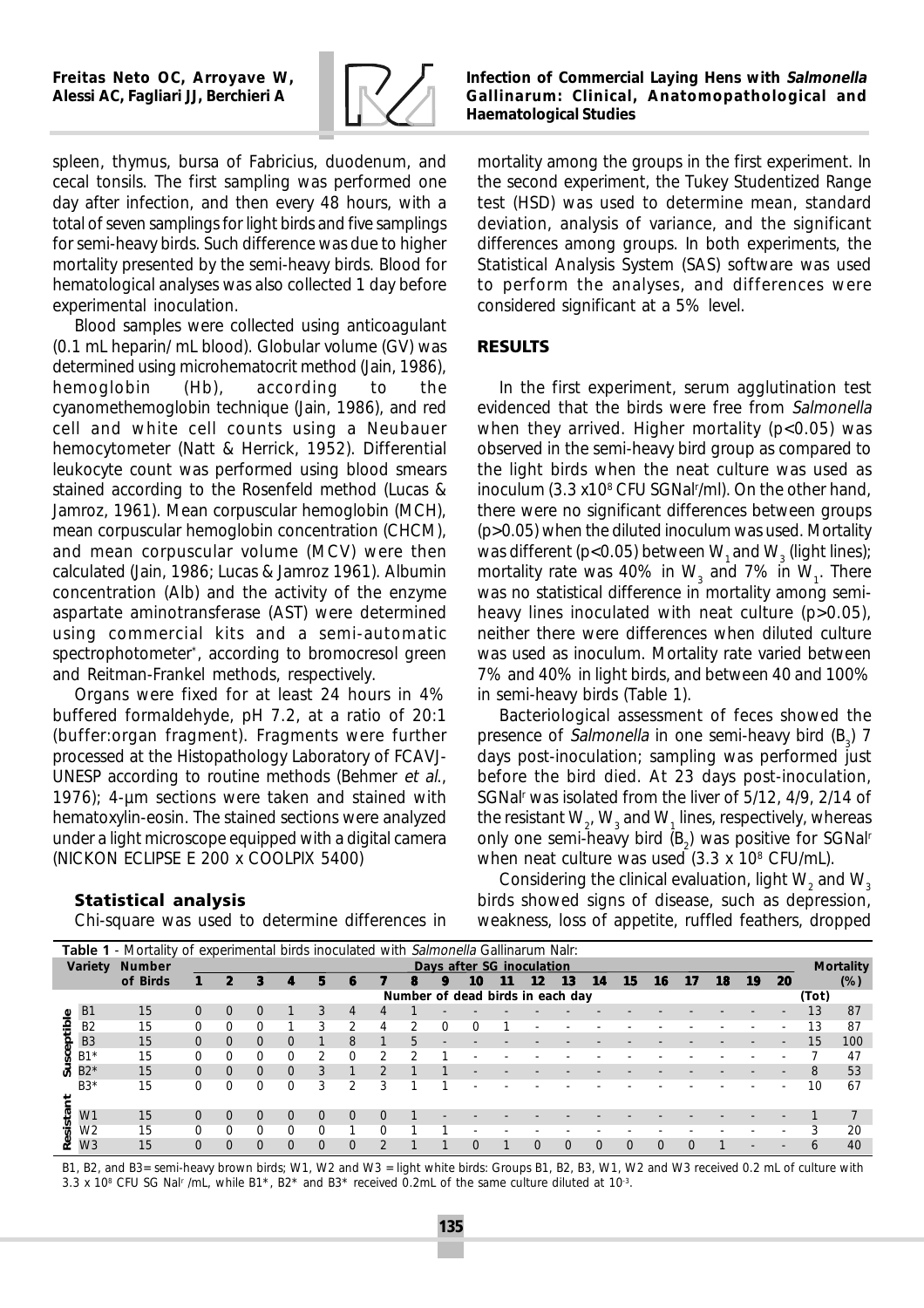

*Infection of Commercial Laying Hens with Salmonella Gallinarum: Clinical, Anatomopathological and Haematological Studies*

wings, and closed eyes. In addition, these birds presented mortality five days post-inoculation. On the other hand, semi-heavy birds died suddenly at five to seven days post-inoculation, and showed no clinical signs.

In the second experiment, there was no evidence of bacterial infection by serology. As to mortality, no birds died in the control (non-inoculated) and light groups. The number of dead birds in the semi-heavy groups was higher than in the other groups, being nine, nine, and six at days 5, 6, and 7 post-inoculation, respectively.

Gross changes were observed in the organs of semiheavy birds, mainly in the liver, which was larger, with green-yellowish color, and friable. There was also spleen congestion and splenomegaly. There were no evident anatomopathological changes in light birds (Figure 1).



*Figure 1 -* Gross changes in white (W) and brown birds (B) experimentally infected with SG NaL<sup>r</sup>.

The most important microscopic changes were observed in the liver, heart, and kidney in both genetic lines (Figures 2, 3, and 4). In semi-heavy birds, the liver presented multifocal necrosis, whereas light birds showed vacuolar degeneration. The heart of semiheavy birds had inflammatory infiltrates with predominantly heterophils; light birds had inflammatory infiltrate with no predominance of polymorph populations. There was an inflammatory reaction with polymorph infiltration in the kidney of semi-heavy birds, but rare polymorphs were seen in the kidney of light birds. The lungs of birds of both lines presented mild inflammatory infiltrate.

As for hematological changes (Table 2), the group of semi-heavy birds presented significant reduction in total red cell count at five and nine days postinoculation as compared to the same group of birds before being inoculated  $(p<0.05)$ . In light birds, there

were no differences in mean values during the experimental period (p>0.05). For both strains, there were no significant differences in mean hemoglobin concentration values. There were also no significant differences in globular volume, mean corpuscular hemoglobin, mean corpuscular hemoglobin concentration, or in mean corpuscular in either bird strain.



**Figure 2** - Photomicrography (40x) of the heart of brown (B) and white birds (W) experimentally challenged with SGNaL<sup>r</sup> (second experiment). Observed that in the upper picture, the inflammatory reaction is more intensive than in the lower picture.

Serum albumin levels of semi-heavy birds presented no statistical differences during the experiment, but there was a marked decrease five days postinoculation. In light birds, there was a significant increase in albumin values 12 days post-inoculation as compared to the values reported before inoculation (Table 3).

 Aspartate aminotransferase enzymatic activity of semi-heavy birds was significantly higher (p<0.05) five days post-inoculation as compared to the mean value previous to inoculation (Table 3), whereas there was a significant increase in light birds at 5, 7, 12, and 14 days post-inoculation as compared to the values before inoculation ( $p<0.05$ ).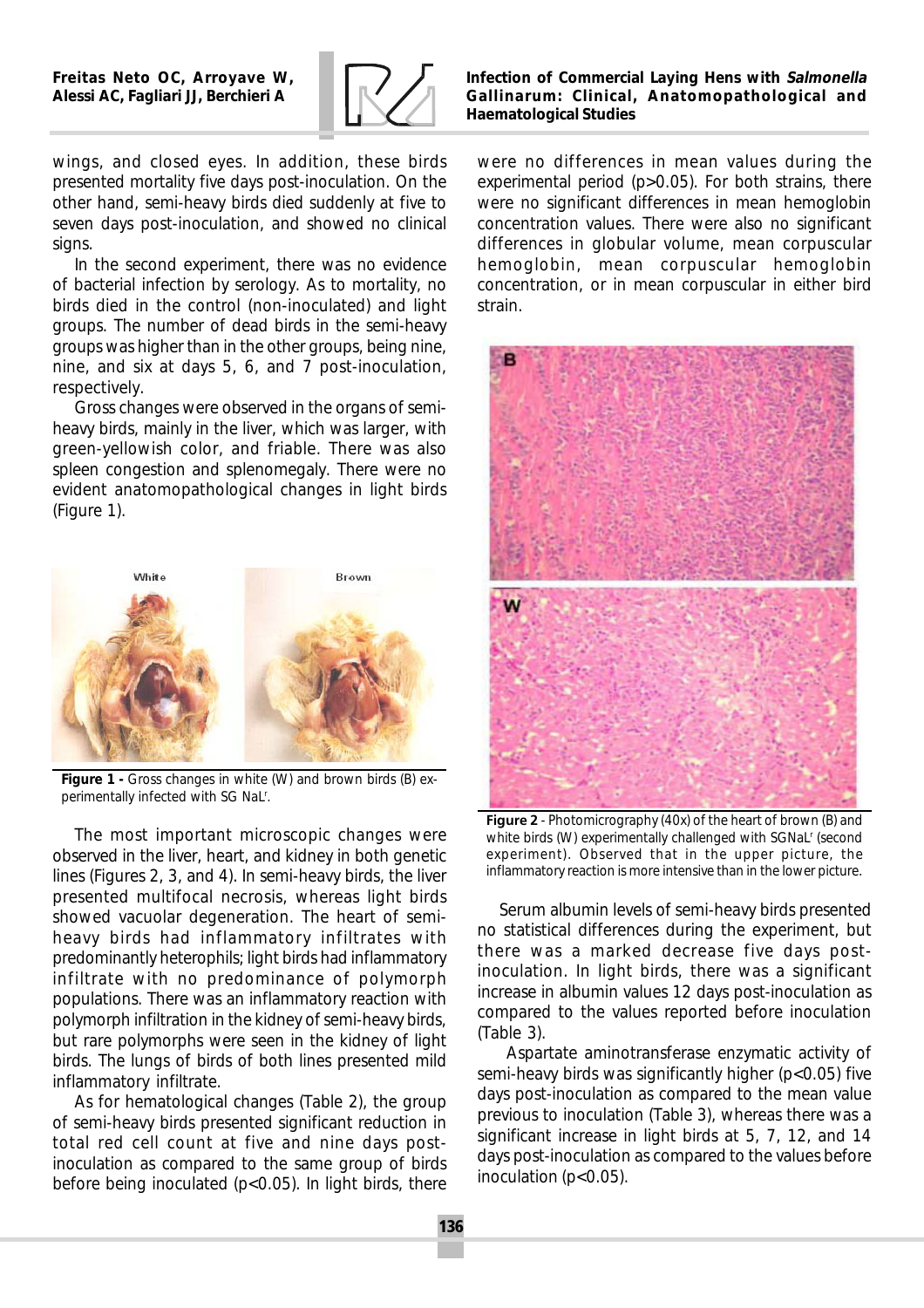*Freitas Neto OC, Arroyave W, Alessi AC, Fagliari JJ, Berchieri A*



*Infection of Commercial Laying Hens with Salmonella Gallinarum: Clinical, Anatomopathological and Haematological Studies*



**Figure 3** - Photomicrography (40 x) of the kidney of brown (B) and white birds (W) experimentally challenged with SG Nalr . Observe in the upper picture, the intensive inflammatory reaction. In the lower picture, there is less inflammation.



**Figure 4** - Photomicrography (40 x) of the liver of brown (B) and white birds (W) experimentally challenged with SG NaL<sup>r</sup>. See in the upper picture multifocal necrosis of hepatocytes (irreversible lesion). In the lower picture, there is a vacuolar degeneration of hepatocytes (reversible lesion).

**Table 2** - Means of red blood cell counts and some hematological parameters of birds of brown (B) and white (W) lines experimentally challenged with S. Gallinarum Nal<sup>r</sup>.

| Days post                  |                      | Means of red blood cell counts and some hematological parameters |                    |                       |                    |                    |                     |                     |                     |                    |                    |                    |  |  |
|----------------------------|----------------------|------------------------------------------------------------------|--------------------|-----------------------|--------------------|--------------------|---------------------|---------------------|---------------------|--------------------|--------------------|--------------------|--|--|
| <i><b>-inoculation</b></i> |                      | $Rc \times 10^5/\mu L$                                           |                    | $\boldsymbol{G}V$ (%) |                    | <i>Hb</i> $(g/dL)$ |                     | <b>MCV</b>          |                     | $MCH$ (pg)         | $MCHC$ (g/dL)      |                    |  |  |
| (Dpi)                      |                      | $\boldsymbol{W}$                                                 | в                  | W                     | B                  | W                  | B                   | W                   |                     | W                  | B                  | W                  |  |  |
| $-1$ Dpi                   | 2074 <sup>B</sup>    | $2000^{\text{A}}$                                                | $28.00^{\text{A}}$ | $28.4^{\text{A}}$     | 13.07 <sup>A</sup> | 14.47 <sup>A</sup> | $135.88^{\text{A}}$ | 144.93 <sup>A</sup> | 64.20 <sup>A</sup>  | 72.78 <sup>A</sup> | $47.00^{\text{A}}$ | $51.42^{\text{A}}$ |  |  |
| $1^{\circ}$ Dpi            | 1700 <sup>AB</sup>   | 1955 <sup>A</sup>                                                | $26.25^{\text{A}}$ | $29.5^{\text{A}}$     | 13.98 <sup>A</sup> | 14.77 <sup>A</sup> | 149.15 <sup>A</sup> | 157.25 <sup>A</sup> | 82.05 <sup>A</sup>  | 79.55 <sup>A</sup> | 53.45 <sup>A</sup> | $50.15^{\text{A}}$ |  |  |
| 3 <sup>o</sup> Dpi         | $1938$ <sup>AB</sup> | $1824^{\text{A}}$                                                | $28.40^{\text{A}}$ | 32.8 <sup>A</sup>     | $15.40^{\text{A}}$ | 15.28 <sup>A</sup> | 147.98 <sup>A</sup> | 194.07 <sup>A</sup> | 79.40 <sup>A</sup>  | 91.70 <sup>A</sup> | 55.29 <sup>A</sup> | $46.74^{\text{A}}$ |  |  |
| $5^{\circ}$ Dpi            | 1300 <sup>A</sup>    | 1856 <sup>A</sup>                                                | 23.00 <sup>A</sup> | 30.0 <sup>A</sup>     | $\ast$             | $\ast$             | 186.07 <sup>A</sup> | 161.71 <sup>A</sup> | $*$                 | $*$                | $*$                | $\ast$             |  |  |
| $7°$ Dpi                   | $1722^{AB}$          | 2436 <sup>A</sup>                                                | $28.80^{\text{A}}$ | 30.4 <sup>A</sup>     | $12.50^{\text{A}}$ | $\ast$             | $169.62^{\text{A}}$ | 125.88 <sup>A</sup> | 71.57 <sup>A</sup>  | $\ast$             | 41.94 <sup>A</sup> | $\ast$             |  |  |
| $9^{\circ}$ Dpi            | 1233 <sup>A</sup>    | 1858 <sup>A</sup>                                                | 22.33 <sup>A</sup> | 30.8 <sup>A</sup>     | 12.81 <sup>A</sup> | $12.55^{\text{A}}$ | 182.72 <sup>A</sup> | 167.85 <sup>A</sup> | 112.61 <sup>A</sup> | 68.68 <sup>A</sup> | 61.35 <sup>A</sup> | 68.68 <sup>A</sup> |  |  |
| $12^{\circ}$ Dpi           | *                    | 2976 <sup>B</sup>                                                | $*$                | $28.6^{\text{A}}$     | $\ast$             | 15.71 <sup>A</sup> | $*$                 | 96.11 <sup>A</sup>  | $\ast$              | 52.91 <sup>A</sup> | *                  | 54.96 <sup>A</sup> |  |  |
| $14^{\circ}$ Dpi           | $*$                  | $2024^{\text{A}}$                                                | $*$                | 30.8 <sup>A</sup>     | $\ast$             | 9.18 <sup>A</sup>  | $\ast$              | 139.74 <sup>A</sup> | $*$                 | 41.88 <sup>A</sup> | $*$                | 30.11 <sup>A</sup> |  |  |

 $Rc = Red blood cell counts$ ;  $GV = globular volume$ ;  $Hb = hemoglobin$ ;  $*MCH = Mean corpuscular hemoglobin$ ;  $MCH = Nean$  corpuscular hemoglobin;  $MCHC = mean corpuscular$ hamoglobin Concentration; MCV = mean corpuscular volume; \* = lost sample. Means followed by different letters in the same column indicate significant differences by Tukey's test ( $p < 0.05$ ).

**Table 3** - Albumin concentration (Alb) and of aspartate aminotransferase enzyme activity (AST) of birds of brown (B) and white (W) lines experimentally challenged with S. Gallinarum Nal<sup>r</sup>.

| <b>Days post-inoculation (Dpi)</b> |                   | Albumin (g/dL)    | Aspartate aminotransferase (U/L) |                     |  |  |  |
|------------------------------------|-------------------|-------------------|----------------------------------|---------------------|--|--|--|
|                                    | Brown             | <b>White</b>      | Brown                            | White               |  |  |  |
| $-1$ Dpi                           | $1.59^{\rm A}$    | 1.60 <sup>A</sup> | $214.4^{\text{A}}$               | 180.72 <sup>A</sup> |  |  |  |
| $1^{\circ}$ Dpi                    | 1.46 <sup>A</sup> | 1.42 <sup>A</sup> | 228.73 <sup>A</sup>              | 183.35 <sup>A</sup> |  |  |  |
| $3^{\circ}$ Dpi                    | $\ast$            | $\ast$            | ÷                                | $\ast$              |  |  |  |
| $5^{\circ}$ Dpi                    | $1.10^{\rm A}$    | $1.27^{\rm A}$    | $394.14^{B}$                     | $309.32^{B}$        |  |  |  |
| 7º Dpi                             | $1.25^{\text{A}}$ | 1.41 <sup>A</sup> | $208.56^{\text{A}}$              | 276.40 <sup>B</sup> |  |  |  |
| $9^{\circ}$ Dpi                    | $1.16^{\rm A}$    | 0.99 <sup>A</sup> | 211.23 <sup>A</sup>              | 223.52 <sup>A</sup> |  |  |  |
| $12^{\circ}$ Dpi                   | $\ast$            | $2.32^{B}$        | $\ast$                           | 299.70 <sup>B</sup> |  |  |  |
| $14^{\circ}$ Dpi                   | $\ast$            | 1.73 <sup>A</sup> | $*$                              | $267.40^{B}$        |  |  |  |

 $=$  lost sample. Means followed by different letters in the same column indicate significant differences by Tukey's test (p < 0.05).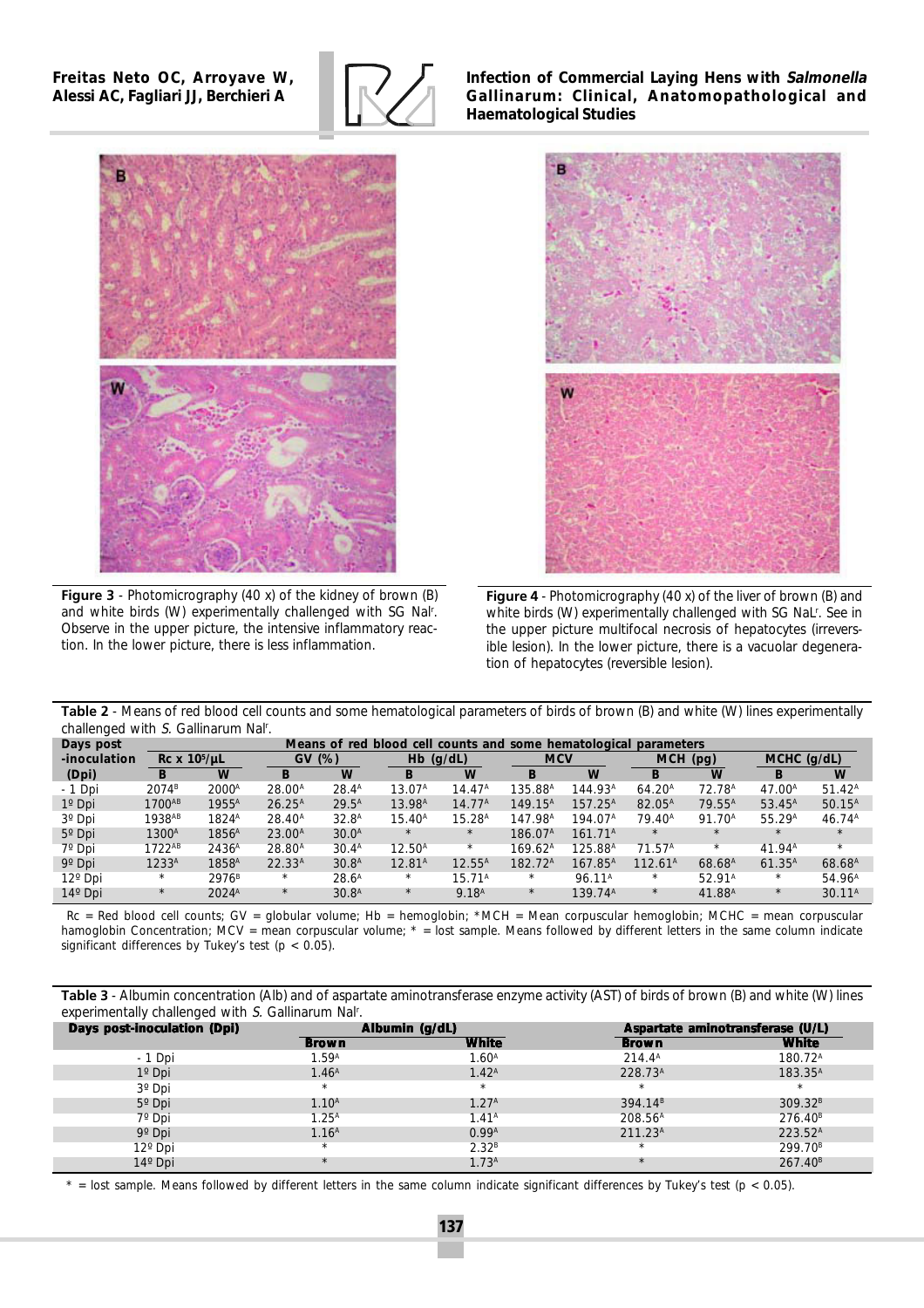

Mean total leukocyte count of semi-heavy birds presented a significant decrease  $(p<0.05)$  five days post-infection as compared to the counts before infection, followed by a significant increase  $(p<0.05)$ at 7 and 9 days after infection (Table 4). Light birds showed a marked reduction in this parameter on the fifth day post-inoculation, but which was not statistically significant (p>0.05), followed by a significant increase (p<0.05) at 12 and 15 days post-infection. Therefore, the behavior of total leukocyte count curves was similar for both strains (Figure 5).

Lymphocytes of semi-heavy birds significantly decreased  $(p<0.05)$  seven days post-inoculation as compared to the values seen in the birds of the same group before infection. In light white birds, there was no significant difference (p>0.05) in this parameter throughout the experimental period (Table 4). The other white cell counts (heterophils, eosinophils, monocytes, and basophils) presented no significant differences (p>0.05) in both varieties.

### **DISCUSSION**

#### **Experiment 1**

The comparatively higher percentage of mortality of semi-heavy birds indicates higher resistance of light birds to fowl typhoid, which is consistent with previous studies (Pomeroy and Nagaraja, 1991; Berchieri et al., 2001). Nevertheless, there was a variation in resistance among white birds, which are generally considered as resistant to this disease. W3 line was more susceptible than the other lines, and presented the highest mortality. The behavior shown in the present study may be due to organic variations resulting from the genetic selection pressure to which the birds are submitted in order to achieve better performance results, which in the end adversely affects immune responses and resistance to diseases (Swaggerty et al., 2003).

*Infection of Commercial Laying Hens with Salmonella Gallinarum: Clinical, Anatomopathological and Haematological Studies*



**Figure 5** - Graph of leukocyte kinetics of brown (B) and white birds (W) experimentally challenged with SG Nalr.

As to the mortality rate of semi-heavy birds, there was a significant dose-dependent response. The results corroborate an earlier study that showed that disease depends on infecting dose and bird genetic line (Oliveira et al., 2005). On the other hand, Solomon (1968) considers that bird resistance to fowl typhoid depends on the age of the bird at the time of infection.

Fecal shedding was observed seven days postinfection in one semi-heavy bird that was sick. According to Oliveira et al. (2005), although birds do not constantly shed SG, birds that survive the disease may do it.

The results of liver swabs taken 23 days postinfection indicated that SG persisted more markedly in light birds, although there were no clinical signs of the disease. Nevertheless, the presence of bacteria in semi-heavy birds was insignificant. These findings are consistent with a previous study, which suggested that bird lines genetically resistant to fowl typhoid may carry the agent for weeks without showing clinical signs (Berchieri et al., 2000a). This indicates that, although

**Table 4** - Means of total leucocytes counts and differential leukocyte counts of birds of brown (B) and white (W) lines experimentally challenged with S. Gallinarum Nal<sup>r</sup>.

| Days post-               |                        | White cell counts  |                           |                   |                    |                   |                  |                  |                        |                  |                      |                  |  |
|--------------------------|------------------------|--------------------|---------------------------|-------------------|--------------------|-------------------|------------------|------------------|------------------------|------------------|----------------------|------------------|--|
| <b>Inoculation</b> (Dpi) | Leucocytes $/ \mu L$   |                    | <i>Heterophils</i> $(\%)$ |                   | Lymphocytes (%)    |                   | Monocytes (%)    |                  | <b>Eosinphils</b> (%)  |                  | <b>Basophils</b> (%) |                  |  |
|                          | B                      | $\boldsymbol{W}$   |                           | $\boldsymbol{W}$  |                    | W                 | B                | W                | B                      | $\boldsymbol{W}$ |                      | W                |  |
| $-1$ Dpi                 | 8800 <sup>B</sup>      | 10000 <sup>A</sup> | 35.8 <sup>A</sup>         | $44.4^{\text{A}}$ | 59.2 <sup>B</sup>  | $51.2^{\text{A}}$ | 2.0 <sup>A</sup> | 2.6 <sup>A</sup> | $1.8^{\text{\tiny A}}$ | 0.4 <sup>A</sup> | $1.2^{\text{A}}$     | 1.4 <sup>A</sup> |  |
| $1^{\circ}$ Dpi          | 7833AB                 | 10375 <sup>A</sup> | 33.0 <sup>A</sup>         | 53.0 <sup>A</sup> | 61.0 <sup>B</sup>  | $44.0^{\text{A}}$ | 3.3 <sup>A</sup> | 1.5 <sup>A</sup> | 0.7 <sup>A</sup>       | $0.25^{A}$       | 2.0 <sup>A</sup>     | $1.25^{A}$       |  |
| 3 <sup>o</sup> Dpi       | $13900\text{\tiny BC}$ | 7400 <sup>A</sup>  | $55.4^{\text{A}}$         | $49.2^{\text{A}}$ | 39.2 <sup>B</sup>  | $47.2^{\text{A}}$ | 5.0 <sup>A</sup> | $2.2^{\rm A}$    | 0.2 <sup>A</sup>       | 0.8 <sup>A</sup> | 0.2 <sup>A</sup>     | 0.6 <sup>A</sup> |  |
| $5^{\circ}$ Dpi          | 3000 <sup>A</sup>      | 4833 <sup>A</sup>  | 56.0 <sup>A</sup>         | 43.7 <sup>A</sup> | $40.05^{\text{B}}$ | 51.3 <sup>A</sup> | $2.25^{A}$       | 3.0 <sup>A</sup> | 0.5 <sup>A</sup>       | 1.0 <sup>A</sup> | 0.75                 | 1.0 <sup>A</sup> |  |
| 7 <sup>o</sup> Dpi       | $19600^{\circ}$        | 9700 <sup>A</sup>  | 58.0 <sup>A</sup>         | $44.0^{\rm A}$    | $34.4^{\text{A}}$  | 50 <sup>A</sup>   | 4.0 <sup>A</sup> | 3.4 <sup>A</sup> | 1.8 <sup>A</sup>       | 0.8 <sup>A</sup> | 1.8 <sup>A</sup>     | 1.8 <sup>A</sup> |  |
| 9 <sup>o</sup> Dpi       | 19833 <sup>c</sup>     | 8400 <sup>A</sup>  | 40.3 <sup>A</sup>         | 47.8 <sup>A</sup> | 56.0 <sup>B</sup>  | $47.2^{\text{A}}$ | 3.3 <sup>A</sup> | 3.6 <sup>A</sup> | 0.3 <sup>A</sup>       | 0.6 <sup>A</sup> | 0.0 <sup>A</sup>     | 0.8 <sup>A</sup> |  |
| 12 <sup>°</sup> Dpi      | *                      | 13700 <sup>B</sup> | $*$                       | 47.0 <sup>A</sup> | $\ast$             | $48.8^{\text{A}}$ | $*$              | 2.2 <sup>A</sup> | $\ast$                 | 1.4 <sup>A</sup> | $\ast$               | 0.6 <sup>A</sup> |  |
| 14 <sup>°</sup> Dpi      | $\ast$                 | 16100 <sup>B</sup> | $*$                       | 40.8 <sup>A</sup> | $\ast$             | $55.0^{\text{A}}$ | $\ast$           | 3.0 <sup>A</sup> | $\ast$                 | 0.6 <sup>A</sup> | $\ast$               | 0.6 <sup>A</sup> |  |

 $=$  lost sample. Means followed by different letters in the same column indicate significant differences by Tukey's test (p < 0.05).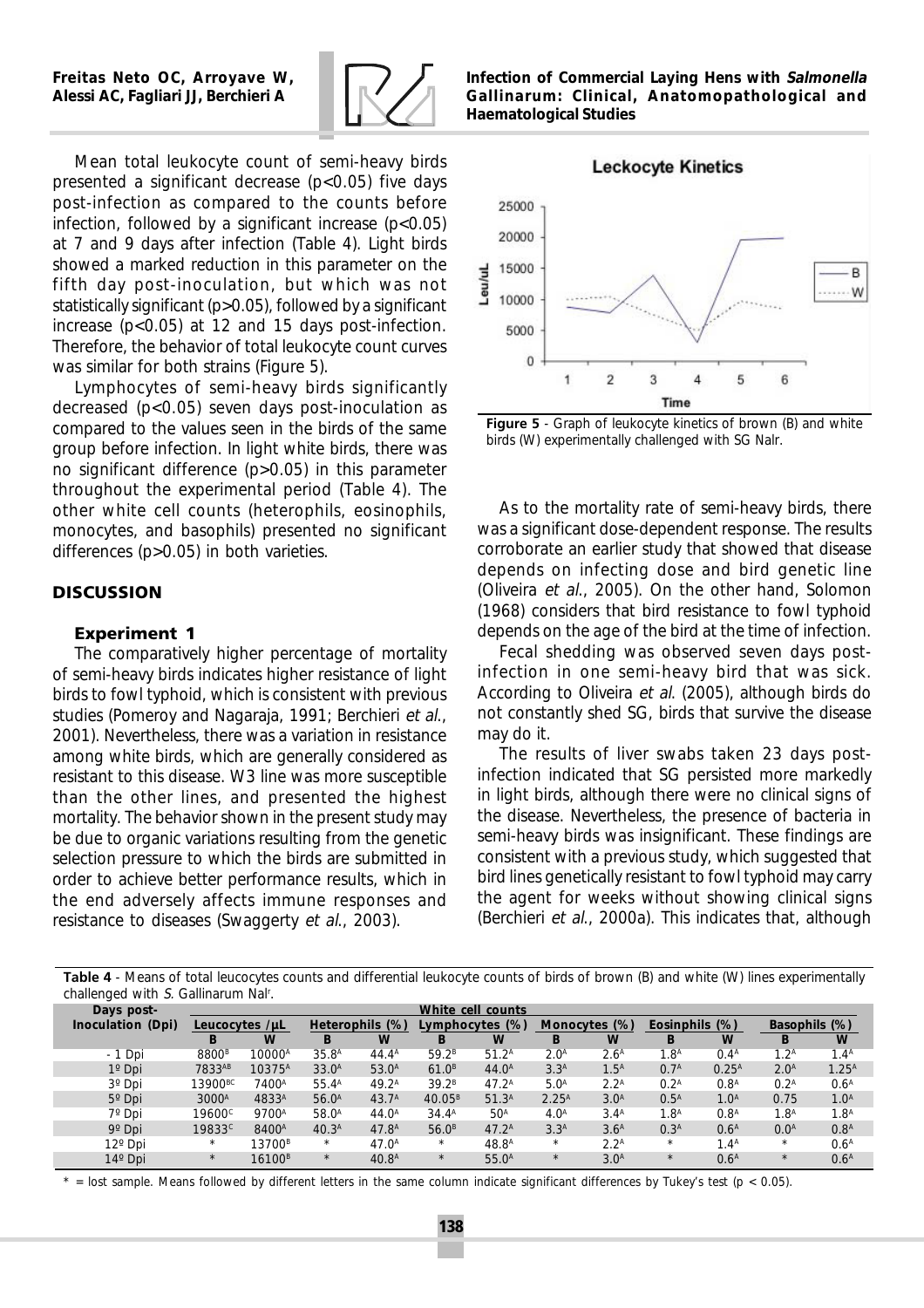

the birds do not constantly shed SG, in the presence of cannibalism they may become sources of infection of other birds.

In terms of clinical evaluation, light birds showed characteristic signs of fowl typhoid before dying, such as depression, prostration, anorexia, dropped wings, ruffled feathers, and dirty vents. On the other hand, semi-heavy birds died suddenly with no clinical signs. Smith (1955) and Assoku et al. (1970) described similar signs in young broilers three to four days after oral inoculation with S. Gallinarum; some inoculated birds developed the acute form of the disease, while others developed the sub-acute form of the disease.

## **Experiment 2**

In this experiment, no light birds died, whereas semiheavy birds showed considerable mortality. There were no clinical signs of the disease, and the birds died suddenly. The results are similar to those reported by Assoku et al. (1970), Allan and Duffus (1971), Hall (1991), and Christensen et al. (1996), all of which reported high mortality rates during the development of the disease, which was up to 50% among birds affected between five and seven days post-infection.

Interestingly, the mortality rate among light birds varied between the first and the second experiment, although the same inoculum concentration was used in both experiments. Whereas mortality was high among these birds in the first experiment, in the second there were no dead birds. This may be explained by the fact that females were used in the first experiment, whereas males were used in the second one. Physiologically, males of domestic birds are usually heavier at hatching as compared to females. Therefore, it may be inferred that the development of the disease would be dose-dependent, under the conditions of this experiment, as previously described (Oliveira et al., 2005).

Gross lesions were restricted to the liver and the spleen of semi-heavy birds. They were larger, and some presented white spots five days after inoculation. The liver was green-yellowish and friable, similar to the lesions described when birds were inoculated with Salmonella Gallinarum (Smith, 1955; Assoku et al., 1970; Pomeroy, 1987; Berchieri, 2000b). There was no evidence of anatomical changes in light birds.

Microscopically, the liver and the heart were the organs that sufferred the greater damage in their cellular structure, considering both bird lines. On the other hand, the kidneys showed a mild degree of lesion, as well as the lungs . Liver lesions were more

*Infection of Commercial Laying Hens with Salmonella Gallinarum: Clinical, Anatomopathological and Haematological Studies*

intense in semi-heavy birds, which presented an irreversible pathological change (hepatocyte necrosis). These lesions were more evident five days after inoculation. Histological liver lesions in light birds were less intense (vacuolar degeneration of hepatocytes). Hall (1991) described histopathological lesions in the liver after experimental infection of birds with SG, such as hepatocyte degeneration around the centrilobular veins that would eventually result in substitution of the parenchyma for conjunctive tissue and an interstitial fibrosis. Later, a process of inflammatory infiltration develops, which is macroscopically evidenced as white spots on the surface of the organ. In the analysis of the histological sections, the heart of both semi-heavy and light birds presented inflammatory infiltration; in the former, it was characterized by the presence of heterophils. Similarly, Smith (1955) described a proliferative cell reaction in this organ, with nodular white masses disseminated in the myocardium.

The results of the present study showed no differences between lines in terms of globular volume (GV), hemoglobin (Hb), mean corpuscular hemoglobin (MCH), mean corpuscular hemoglobin concentration (MCHC), or mean corpuscular volume (MCM) values caused by experimental infection with SG. There was only a decrease in erythrocytes value in semi-heavy birds at five and nine days post-infection. These findings are different from a previous study, which reported changes in erythrocyte counts during the acute phase of the infection due to an increase in the destruction of these cells (Assoku et al., 1970). As fowl typhoid may develop as an acute, sub-acute, or chronic disease, hematological changes will be different in each situation, and this may explain the differences found in the present study. In sub-acute fowl typhoid, there is no evidence of marked anemia or erythrocyte fragility. There is only a slight reduction in globular volume, which also returns to normal values after the animal has recovered (Pomeroy, 1987).

Total leukocyte counts in semi-heavy birds showed a decrease at five days post-infection (leukopenia) relative to the values determined before infection. At seven days post infection, there was an increase that indicated leukocytosis. Nevertheless, light birds that showed a biologically marked and non-significant decrease in leukocyte counts also presented leukocytosis after the  $12<sup>th</sup>$  day post-infection. Assoku et al.(1970), Allan and Duffus (1971), and Cardoso et al. (2003) reported similar increases using SG inoculation under experimental conditions. The decrease in total leukocyte counts may be explained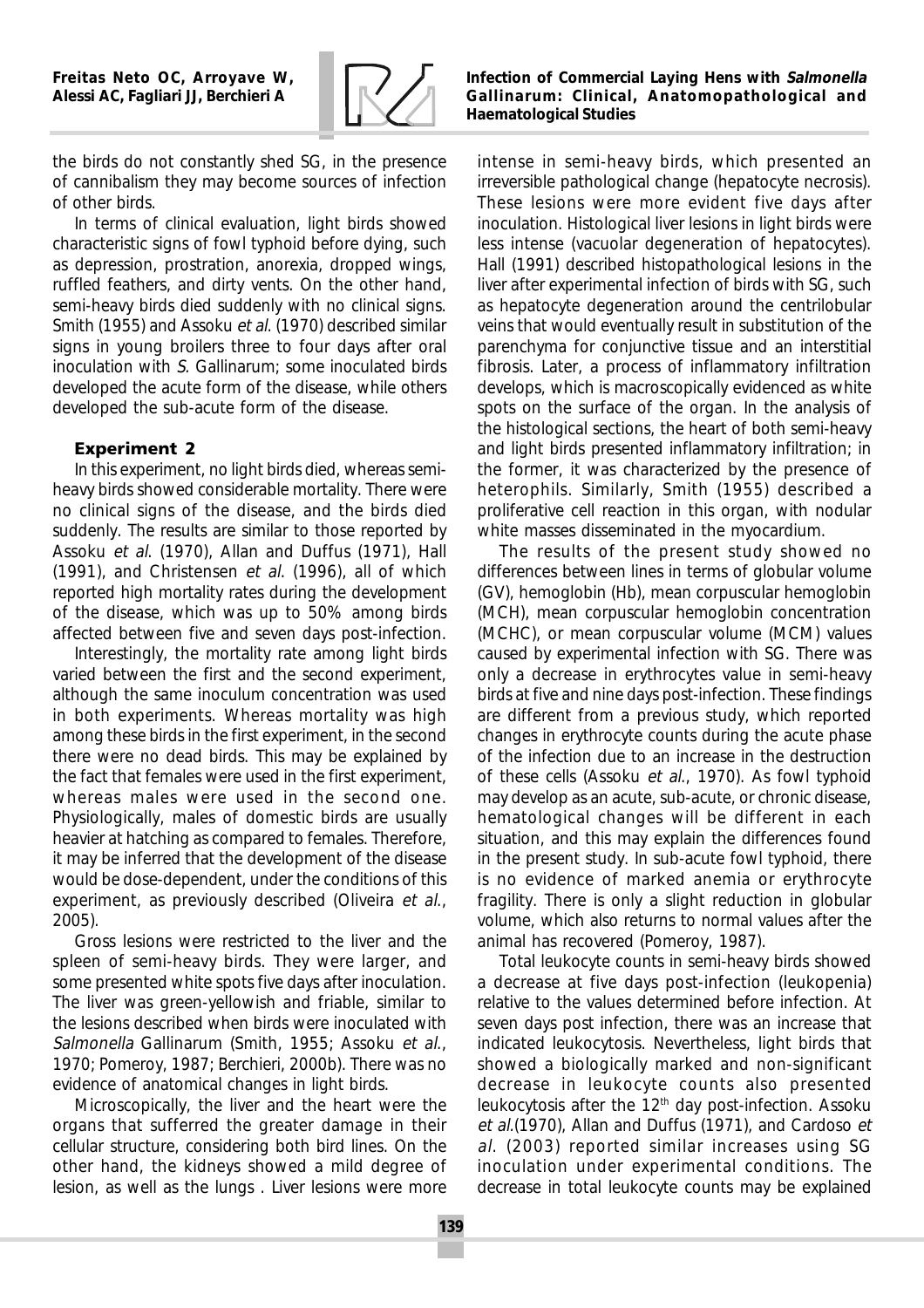

by the cytolytic effect of Salmonella on leukocytes during the initial infection (Lam and Munn, 2002). It may also be due to the high susceptibility of these cells to the cytopathic effect of SG lipopolysaccharides (Buxton and Allan, 1963). It is interesting to note that the behavior of leukocyte kinetics shown during the initial infection with Salmonella Gallinarum in the present study, both in semi-heavy and light birds (Figure 5), has not been described in the retrieved studies with birds, despite being described in mammals (Santos et al., 2002).

Lymphocyte percentage values in semi-heavy birds decreased (lymphopenia) after the 7<sup>th</sup> day post-infection as compared to the same group of birds before being inoculated. Values increased after the  $9<sup>th</sup>$  day postinfection up to normal values, similar to those before inoculation. In the light birds, leukocyte numbers varied within normal ranges during the experiment. In a similar study, Allan and Duffus (1971) found no changes in lymphocyte counts during the course of fowl typhoid. On the other hand, Assoku et al. (1970) worked with SG in birds, and found lymphocyte counts lower than normal values. Lymphopenia is common in acute inflammatory responses, because inflammatory mediators stimulate the migration of heterophils and lymphocytes from the blood and lymphoid tissues to the inflammation site (Jain, 1993).

The marked increase in heterophil counts observed after the  $5<sup>th</sup>$  day post-infection was not statistically significant. However, leukocytosis was previously reported caused by an increase in heterophils up to five times higher than before inoculation (Assoku et al., 1970). Leukocytosis is usually due to heterophilia, and common causes are general infections due to septicemias caused by infectious agents, such as salmonella (Morgulis, 2002).

Monocyte, eosinophil, and basophil percentage values in birds both susceptible and resistant to fowl typhoid, in the present study, showed no relevant changes, and were consistent with previous reports (Allan and Duffus, 1971; Cardoso et al., 2003).

Although serum albumin levels were normal in both groups, they were lower in susceptible birds five days post-inoculation as compared to healthy birds of the same strain.

There was an increase in the activity of aspartate aminotransferase (AST) in semi-heavy birds five days post-inoculation as compared to the mean value in birds of the same group, before being infected, and the values decreased after the  $7<sup>th</sup>$  day post-inoculation. Light birds showed an increase in mean enzyme value at 5, 7, 12, and 14 days post-inoculation.

*Infection of Commercial Laying Hens with Salmonella Gallinarum: Clinical, Anatomopathological and Haematological Studies*

In this study, when the values of albumin and AST in semi-heavy birds are compared with the degree of liver lesion at five-days post-inoculation, a coincidence is observed among highest lesion score (multifocal necrosis), higher AST levels, and lower albumin levels in these birds. This may be interpreted as an incapacity of the liver to synthesize protein due to the lesion intensity, microscopically evidenced by hepatomegaly and loss of protein in the affected kidney. Therefore, the damage in the glomerular filtration barrier may result in the presence of plasma proteins in the urine; in addition, inflammation of the renal parenchyma or epithelial damage of the tubules may cause loss of protein to the urine (Reldford and Lees, 1996).

In conclusion, the absence of a similar behavior in the response of the defense system of the birds in the presence of fowl typhoid makes it difficult to understand the relationship between Salmonella Gallinarum and affected birds. Similarly, the observations of the present study raise questions regarding the pathogenesis of fowl typhoid. Further studies are necessary to elucidate the relationship between birds and this bacterium.

### **REFERENCES**

Allan D, Duffus W. The immunophatology in fowls (Gallus domesticus) of acute and subacute Salmonella Gallinarum infection. Research in Veterinary Science 1971; 12:140-151.

Assoku R, Buxton A, Penhale W. Haematological changes in acute experimental Salmonella Gallinarum infection in chickens. Journal of Comparative Pathology 1970; 80:473-485

Behmer O, Tolosa E, Freitas A. Técnicas para histologia normal e patológica. São Paulo: Editora da Universidade de São Paulo; 1976.

Berchieri Jr A. Salmoneloses aviárias. In: Berchieri Junior A, Macari M.editors. Doenças das aves. Campinas: Facta; 2000. p. 185-196

Berchieri Jr A, Murphy A, Marston K, Barrow PA. Observations on the persistence and vertical transmission of Salmonella enterica sorovars Gallinarum and Pollorum in chickens: effect of bacterial and host genetic background. Avian Pathology 2001; 30(3):221–231.

Berchieri Jr A, Oliveira G, Pinheiro I, Barrow PA. Experimental Salmonella Gallinarum infection in light laying hen lines. Brazilian Journal of Microbiology 2000; 31:50-52.

Buxton A. Pathological changes in the blood of chickens infected with Salmonella Gallinarum. The Journal of Comparative Pathology and Therapeutics 1960; 70:308-325.

Buxton A, Allan D. Studies on immunity and pathogenesis of salmonellosis. I. Antigen-antibody reactions on circulating leucocytes of chickens infected with Salmonella Gallinarum. Immunology 1963; 6:520-529.